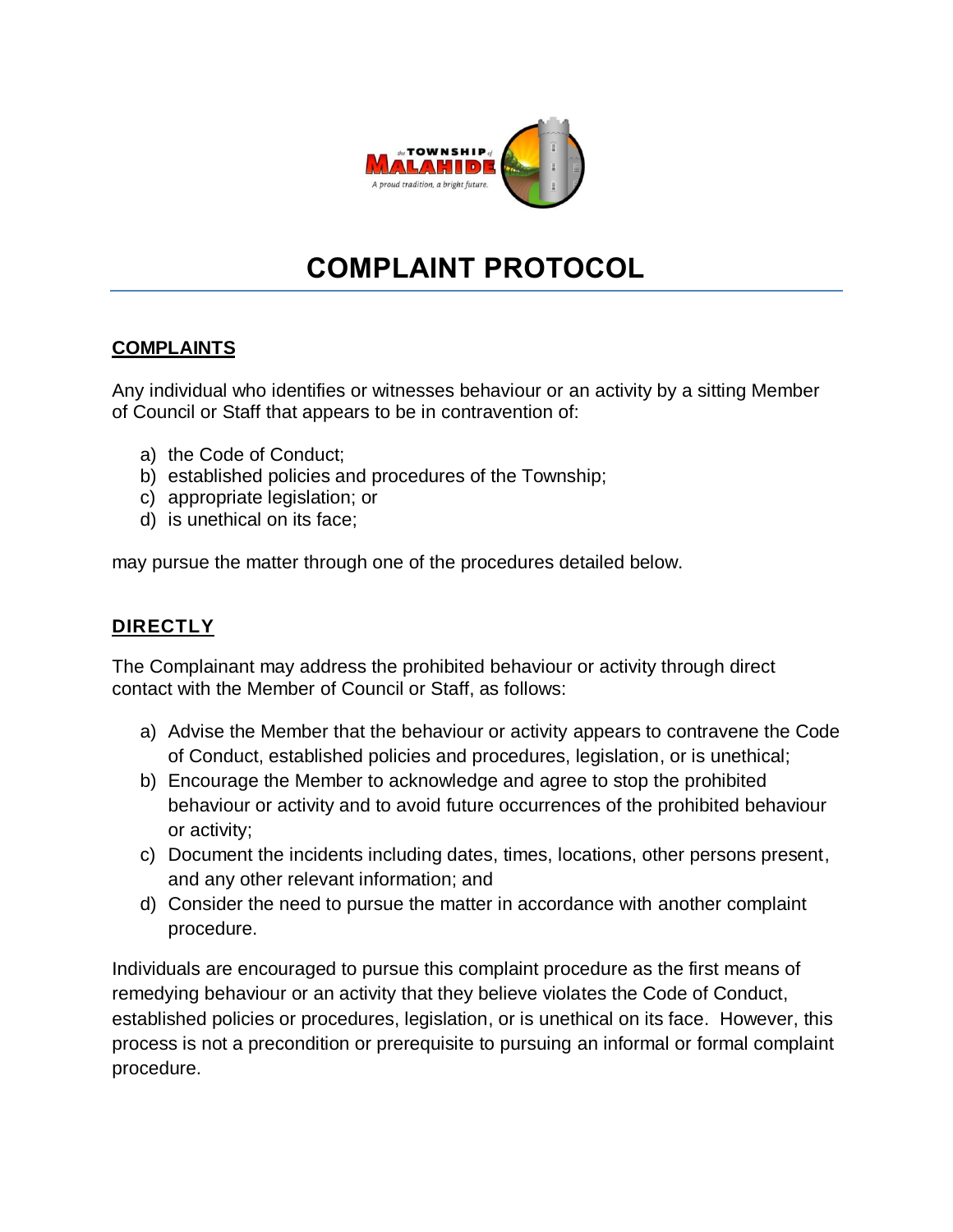## **INFORMAL COMPLAINT PROCEDURE**

The Complainant may contact the Township of Malahide via email, telephone or over the counter to lodge an informal complaint or concern, requesting the prohibited behaviour or activity be addressed by Management or Council. A Member of Staff shall document the concern or complaint using a Complaint Form. A concern or complaint must include the following information:

- a) The full name of the individual lodging the complaint;
- b) Contact information of the individual lodging the complaint; and
- c) Details of the concern or complaint including reasonable and probable grounds for the allegation, the date and location of the prohibited behaviour or activity, and the names of any other persons who may have been involved in or witnessed the prohibited behaviour or activity.

The following procedure shall be followed upon receipt of an informal complaint:

- 1. The concern or complaint shall be forwarded within 24 hours of receipt to the appropriate Department Head to review the matter.
- 2. The Department Head shall review the matter within one business day and shall contact the Complainant to acknowledge receipt of the complaint and to discuss any further questions either the Department Head or the Complainant may have.
- 3. The Department Head shall investigate the allegation and shall determine a suitable course of action to resolve the matter.
- 4. The Department Head shall report to the Complainant and the Member as to the findings and the resolution within thirty (30) days of receipt of the complaint.
- 5. The Department Head shall document the actions taken and the resolution of the issue on the Complaint Form.
- 6. The completed report and the Complaint Form shall be forwarded to the Chief Administrative Officer and shall be filed pursuant to the Township's record retention policies.
- 7. If the Department Head is unable to resolve the issue, the matter shall be referred to the Chief Administrative Officer for further review and action.
- 8. If the Complainant is not satisfied with the resolution, he or she may consider filing a formal complaint or filing a complaint with the Provincial Ombudsman's office.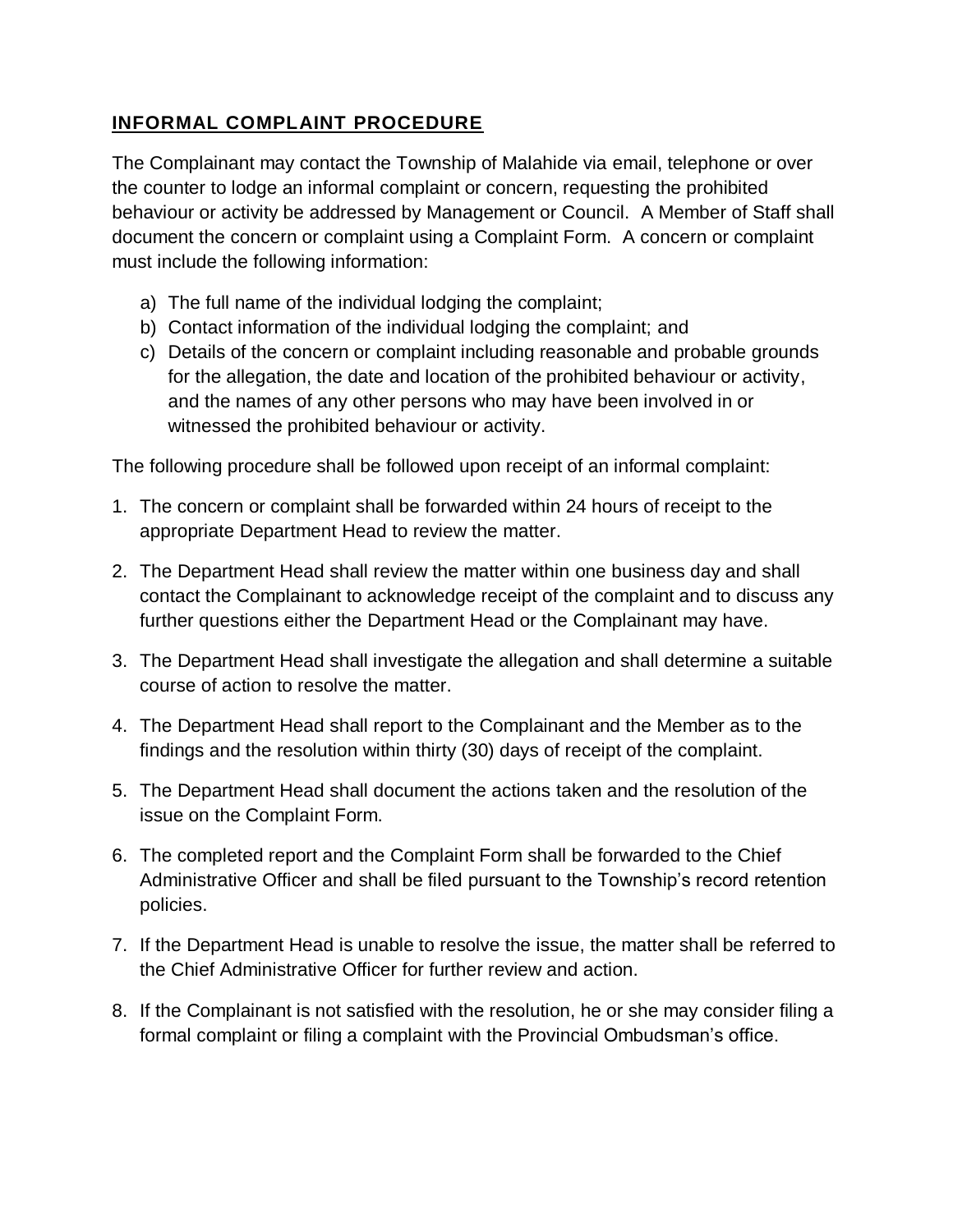#### **FORMAL COMPLAINT PROCEDURE**

The Complainant may file a formal complaint in accordance with the following conditions:

- a) All complaints shall be made in writing and shall be dated and signed by an identifiable individual.
- b) The complaint must set out reasonable and probable grounds for the allegation that the Member has contravened the Code of Conduct, established policies and procedures, legislation, or has been unethical in their actions.
- c) If the Complainant is a Member of Council or Staff, their identity shall not be protected if the Provincial Ombudsman finds that the complaint was not made in good faith.
- d) The Council may also file a complaint and/or request an investigation of any of its membership by public motion.

The following procedure shall be followed upon receipt of a formal complaint:

- 1. The complaint shall be filed with the Chief Administrative Officer who shall determine if the matter is, on its face, a complaint with respect to non-compliance and not covered by other legislation or other Council policies as described in subsection 2.
- 2. If the complaint is not, on its face, a complaint with respect to non-compliance or the complaint is covered by other legislation or complaint procedure under another Council policy, the Chief Administrative Officer shall advise the complainant in writing. Other legislation or policies may include:
	- a) Criminal Code of Canada
	- b) Municipal Conflict of Interest Act
	- c) Municipal Freedom of Information and Protection of Privacy Act
	- d) Other Policies
	- e) Lack of Jurisdiction
	- f) Matter is already pending.
- 3. The Chief Administrative Officer shall report to Council annually. In his/her report to Council, he/she shall report on all formal complaints received and on the disposition (including complaints deemed not to be within the jurisdiction of the Township).
- 4. If the Chief Administrative Officer is of the opinion that the referral of a matter to him or her is frivolous, vexatious, or not made in good faith, or that there are no grounds or insufficient grounds for an investigation, the Chief Administrative Officer shall not conduct an investigation and, where this becomes apparent in the course of an investigation, shall terminate the investigation.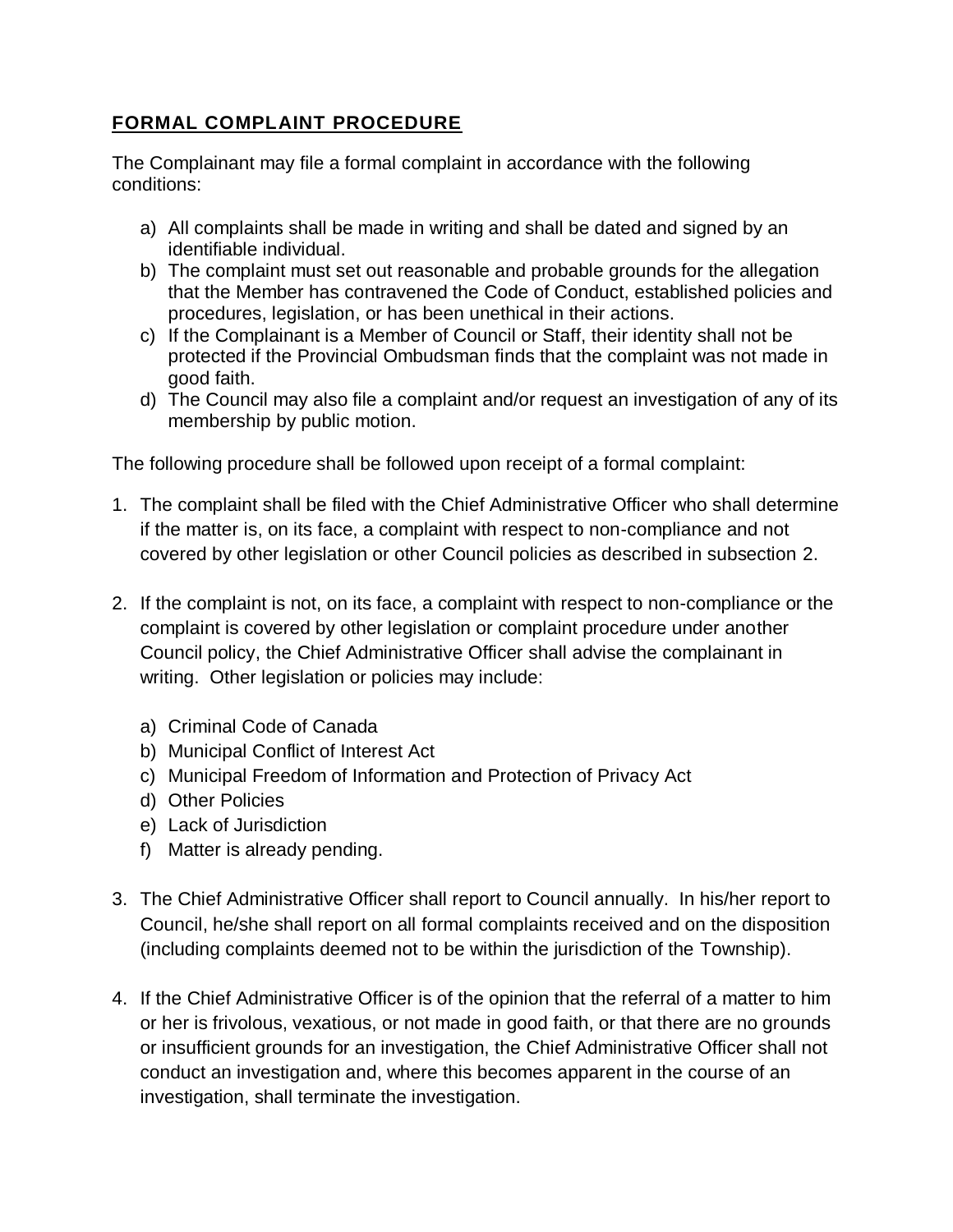- 5. Following receipt and review of a formal complaint, or at any time during the investigation, where the Chief Administrative Officer believes that an opportunity to resolve the matter may be successfully pursued without a formal investigation, and both the Complainant and the Member agree, efforts may be pursued to achieve an informal resolution.
- 6. The Chief Administrative Officer shall provide the complaint and supporting information to the Member whose conduct is in question with a request for a written response to the allegation be provided within ten (10) business days.
- 7. If necessary, after reviewing the submitted materials, the Chief Administrative Officer may speak to anyone, access and examine any other documents or electronic materials, and may enter the Township location relevant to the complaint for the purpose of investigation and potential resolution.
- 8. The Chief Administrative Officer shall retain all records related to the complaint and investigation.
- 9. The Chief Administrative Officer shall report to the Complainant and the Member as to the findings and the resolution within thirty (30) days of receipt of the complaint. If the investigation process takes more than thirty (30) days, the Chief Administrative Officer shall provide an interim report and advise the parties of the date the final report will be available.
- 10.Where the complaint is sustained in whole or in part, the Chief Administrative Officer shall report to Council, outlining the findings, the terms of any settlement, and/or any recommended corrective action. A copy of the report shall be given to the Complainant and the Member.
- 11.Where the complaint is not sustained, the Chief Administrative Officer shall not report to Council the result of the investigation except as part of an annual report.
- 12.If the Chief Administrative Officer determines that there has been no contravention of the Code of Conduct, established policies and procedures, or legislation, or that a contravention occurred although the Member took all reasonable measures to prevent it, or that a contravention occurred that was trivial or committed through inadvertence or an error of judgment made in good faith, the Chief Administrative Officer may so state in the report and may make appropriate recommendations pursuant to the *Municipal Act, 2001*.